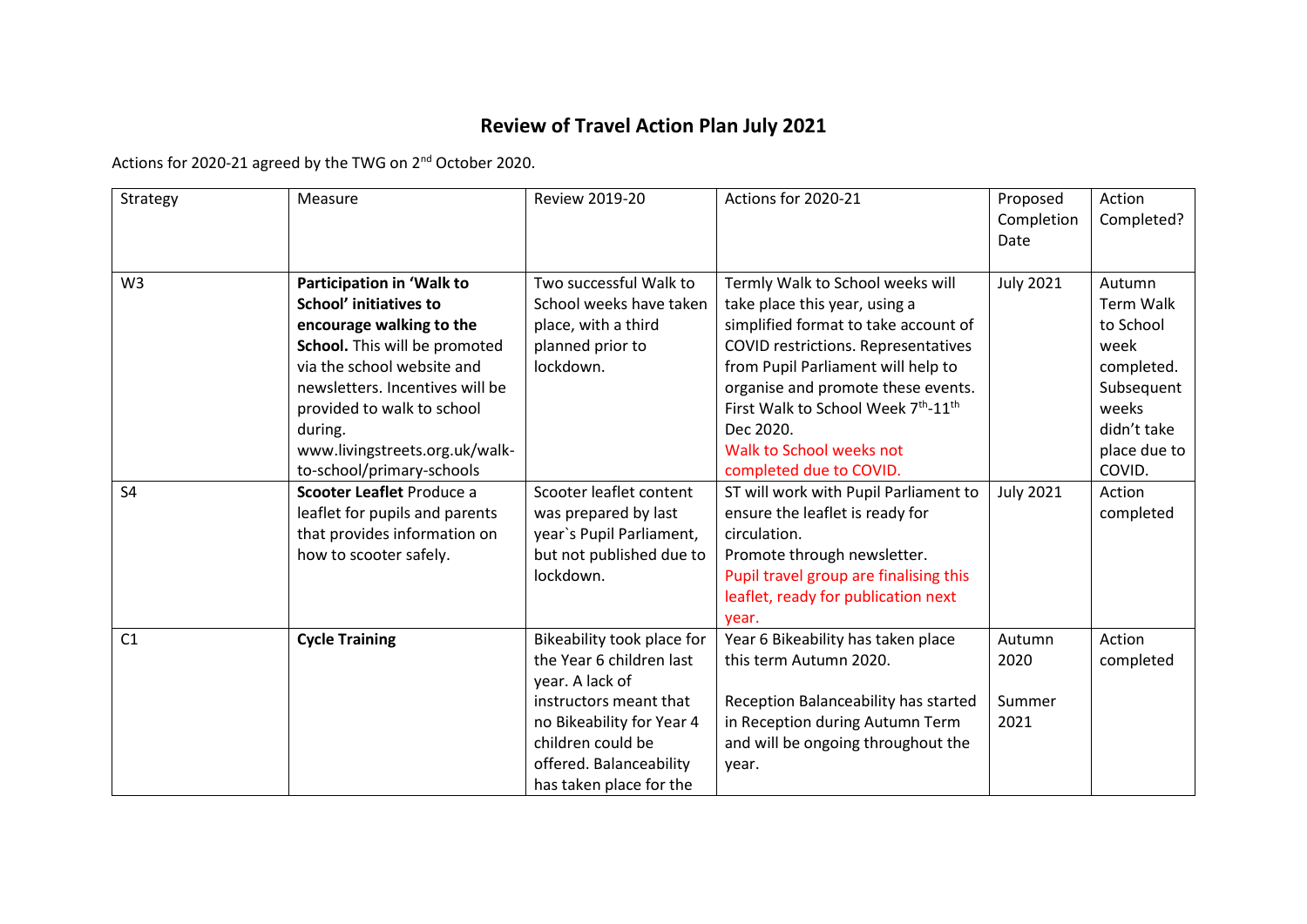|                |                                 | Reception children in     | <b>Balanceability resumed from March</b>           |                  | Action       |
|----------------|---------------------------------|---------------------------|----------------------------------------------------|------------------|--------------|
|                |                                 | the Autumn Term 2019.     | 8 <sup>th</sup> for all Reception classes and runs |                  | completed    |
|                |                                 |                           | until the end of the academic year.                |                  |              |
| <b>P1</b>      | Road Safety Awareness The       | Two road safety theory    | ST to investigate whether PCSO's                   | October          | Action       |
|                | local Police Community          | sessions took place last  | are able to offer school visits.                   | 2020             | completed    |
|                | Support Officer (PCSO), Julie   | year, one for Key Stage 1 | PCSO's have been re-deployed due                   |                  |              |
|                | Lewis, will continue to be      | children and one for Key  | to Covid. Visitors have been                       | Ongoing-         |              |
|                | invited to the School to work   | Stage 2 children.         | discouraged from coming into                       | <b>July 2021</b> |              |
|                | with pupils to undertake        |                           | School under current restrictions.                 |                  |              |
|                | practical road safety awareness |                           | ST has signposted staff to road                    |                  |              |
|                | and training.                   |                           | safety awareness resources.                        |                  |              |
| P <sub>2</sub> | Letter To Parents Letters will  | Letters sent by the Head  | Letter to parents to reinforce                     | <b>Nov 2020</b>  | Action       |
|                | be sent to parents that         | Teacher, Assistant Head   | expectations and to request that                   |                  | completed    |
|                | positively reinforces the       | and Pupil Parliament      | parents avoid driving along Hall                   | Ongoing          |              |
|                | benefits of walking/ to school  | children.                 | Road drop off and pick up times.                   |                  |              |
|                | and emphasises the              |                           | The draft letter is ready for                      |                  |              |
|                | recognition for those that park |                           | publication. Consideration needs to                |                  |              |
|                | safe and legally.               |                           | be given to the right time for                     |                  |              |
|                |                                 |                           | publication as restrictions ease.                  |                  |              |
|                |                                 |                           | Dependent on changing Gov advice.                  |                  |              |
| <b>P4</b>      | <b>RSOP 4 Road</b>              | Position has been         | To continue.                                       | Ongoing          | Action       |
|                | Safety/Obstructive Parking.     | advertised through        |                                                    |                  | completed    |
|                | School to actively recruit for  | school bulletins, Parish  |                                                    |                  |              |
|                | this position.                  | magazine.                 |                                                    |                  |              |
| <b>P5</b>      | Work with the local PCSO Julie  | ST has liaised with PCSO, | ST to contact PCSO and APCOA to                    | October          | Not possible |
|                | Lewis to help reduce            | prior to her re-          | request more frequent patrols.                     | 2020             | due to       |
|                | inconsiderate parking around    | deployment to another     | No longer APCOA, but ST has                        |                  | COVID        |
|                | school on a continuous basis    | team during lockdown.     | contacted Borough Council parking                  |                  | changes.     |
|                | (Keep Clear markings and        | ST has contacted APCOA    | team on 19/11/2020 and request for                 |                  |              |
|                | parking restrictions) to        | to ask for school patrols | patrols made. Further request made                 |                  |              |
|                | maintain road safety and good   | to be prioritised at      | in the Spring Term. Verbal feedback                |                  |              |
|                | relations with local residents. | Leckhampton.              | was that all requests are prioritised.             |                  |              |
|                |                                 |                           |                                                    |                  |              |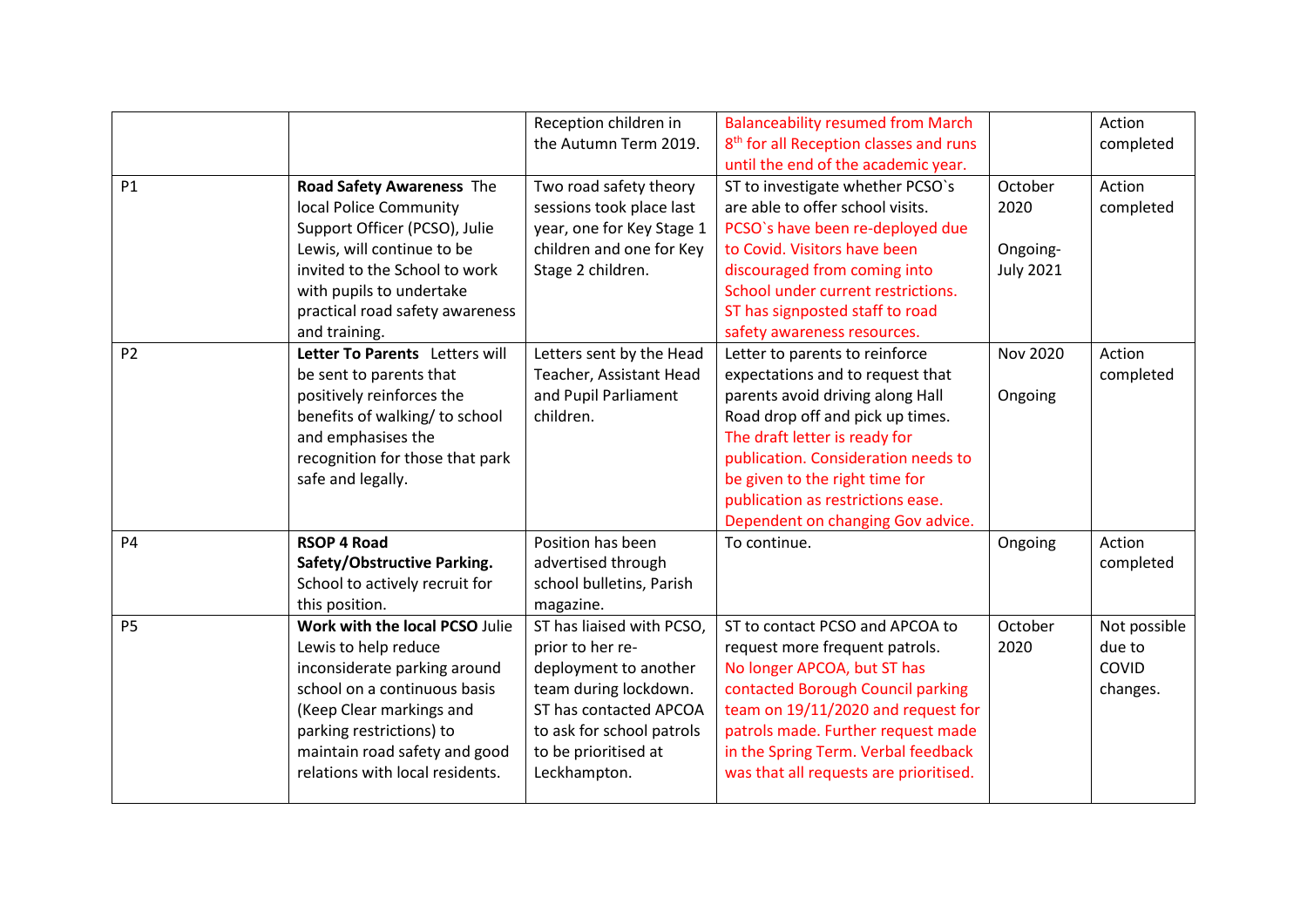| <b>P7</b>        | Parking Promise Badge When<br>parents have signed up to the<br>Parking Pledge, provide them<br>with a badge to display in their                                                                                                                                                                                                                                  | Parking pledge part of<br>New Intake pack.<br>Competition to design a<br>parking promise badge                                                                                              | Competition to be held Summer 1,<br>in preparation for New Intake 2021.<br>Pupil travel group held competition<br>in Summer Term. Printing of parking                                                                                                                                                 | <b>July 2021</b> | Action<br>completed                          |
|------------------|------------------------------------------------------------------------------------------------------------------------------------------------------------------------------------------------------------------------------------------------------------------------------------------------------------------------------------------------------------------|---------------------------------------------------------------------------------------------------------------------------------------------------------------------------------------------|-------------------------------------------------------------------------------------------------------------------------------------------------------------------------------------------------------------------------------------------------------------------------------------------------------|------------------|----------------------------------------------|
|                  | windscreen to mark this. Hold<br>competition and promote<br>numbers signed up to PP.                                                                                                                                                                                                                                                                             | not held due to<br>lockdown.                                                                                                                                                                | pledges currently in progress.                                                                                                                                                                                                                                                                        |                  |                                              |
| P <sub>8</sub>   | Poster and leaflet campaign<br>competition Designed by<br>pupils                                                                                                                                                                                                                                                                                                 | Not taken place due to<br>lockdown.                                                                                                                                                         | Competition to be held<br>Spring/Summer 2021 to promote<br>safe parking/travelling.<br>As P7                                                                                                                                                                                                          | <b>July 2021</b> | Action<br>completed                          |
| MCU <sub>3</sub> | <b>High Visibility Presence at</b><br>Drop Off and Pick Up. School<br>will investigate the possibility<br>of parents and/or staff on Hall<br>Road in the vicinity of the<br>School entrance wearing high<br>visibility jackets to provide a<br>presence in this area.                                                                                            | TWG agreed that they<br>did not wish to pursue<br>this role.                                                                                                                                | SLT will continue to wear high<br>visibility jackets to provide a<br>presence in the area.<br>Ongoing                                                                                                                                                                                                 | Ongoing          | Action<br>ongoing                            |
| TPS <sub>1</sub> | Travel Charter. To be<br>distributed as part of pupils<br>and staff induction and training<br>upon starting at the School.<br>Regular reminders of the<br>policies and guidelines within<br>the Travel Charter are to be<br>updated and awareness<br>repeated through media at the<br>School such as on the School<br>website and through reminder<br>bulletins. | ST has discussed travel<br>plans with teachers new<br>to school.<br>School have reminded<br>families through the<br>website, school bulletins<br>and email<br>correspondence to<br>families | To continue on appointment of new<br>members of staff. Ongoing, as<br>appropriate.<br>School to continue to highlight to<br>families through correspondence.<br>Correspondence included in bulletin,<br>with particular focus on Covid safety<br>for families at the beginning and end<br>of the day. | Ongoing          | Action<br>ongoing -<br>completed<br>to date. |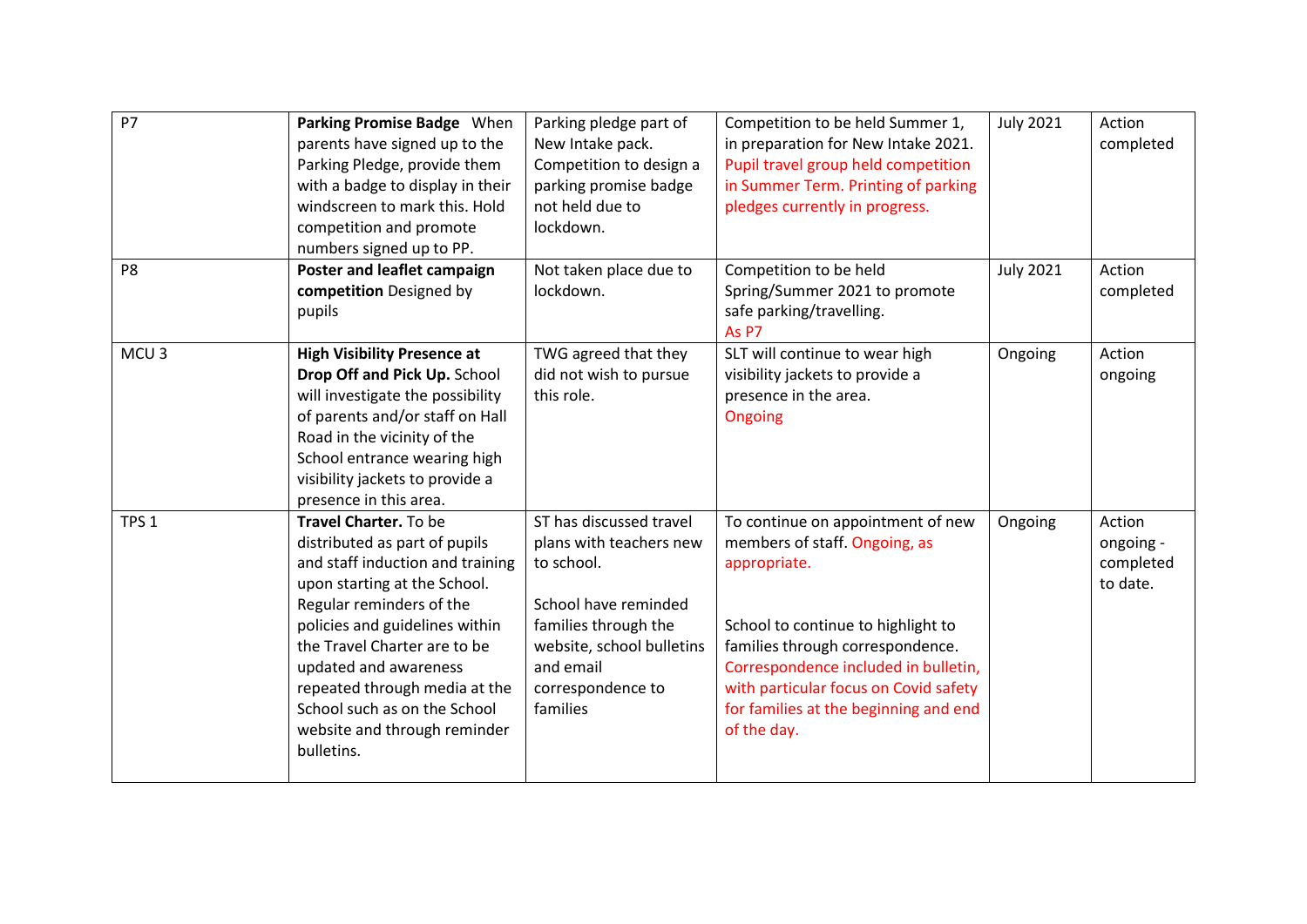| TPS <sub>2</sub> | <b>Staff and Parent Access and</b><br>Parking Policy. The Access and<br>Parking Policy would include<br>information on why bad<br>parking is a problem and how<br>this will be dealt with.                                                                                                  | As above.<br>Parking pledge included<br>in New Intake<br>information pack.                                                 | Positive reinforcement of key<br>messages through correspondence<br>and dialogue with parents as<br>appropriate.<br>Include parking information for new<br>members of staff.<br>Ongoing.         | Ongoing          | Action<br>ongoing as<br>appropriate.            |
|------------------|---------------------------------------------------------------------------------------------------------------------------------------------------------------------------------------------------------------------------------------------------------------------------------------------|----------------------------------------------------------------------------------------------------------------------------|--------------------------------------------------------------------------------------------------------------------------------------------------------------------------------------------------|------------------|-------------------------------------------------|
| TPS <sub>3</sub> | <b>Pupil/Parent Travel Plan</b><br><b>Briefing. Provide new parents</b><br>with a Travel Plan Briefing as<br>part of induction.                                                                                                                                                             | As above.<br>Parking pledge included<br>in New Intake<br>information pack.                                                 | Include travel information in<br>Frequently Asked Questions for<br>prospective parents and information<br>in New Intake Packs.<br>Travel information included in FAQ<br>for prospective parents. | <b>June 2021</b> | Action<br>completed                             |
| TPS <sub>4</sub> | <b>Staff Travel Plan Briefing.</b><br><b>Provide staff with a Travel</b><br>Plan briefing on recruitment.                                                                                                                                                                                   | As TPS 1                                                                                                                   | As TPS 2                                                                                                                                                                                         | Ongoing          | Action<br>ongoing                               |
| TPS <sub>5</sub> | <b>Sustainable Travel Packs. Issue</b><br>sustainable school travel packs<br>to staff and pupils to make<br>them aware of sustainable<br>travel options. This pack will be<br>made available to download<br>online via the School website.<br>Develop further through new<br>starter packs. | Discussion re travel to<br>School with new<br>members of teaching<br>staff have taken place.                               | Pack to be created and available to<br>download from website.<br>Expand discussion to all new<br>members of staff during induction.<br>Information shared verbally with<br>new members of staff. | Ongoing          | Action<br>ongoing.                              |
| TPS <sub>7</sub> | <b>Travel Plan Performance</b><br><b>Updates.</b> Issue Travel Plan<br>performance updates through<br>school newsletters to pupils /<br>parents.                                                                                                                                            | Minutes of TWG<br>available on the website<br>and key messages<br>communicated through<br>school bulletins, emails<br>etc. | Ongoing                                                                                                                                                                                          | Ongoing          | Action<br>completed<br>for<br>meetings<br>held. |
| TPS <sub>8</sub> | <b>Promote Sustainable Travel</b><br>With Broadlands Liaise with                                                                                                                                                                                                                            | ST has liaised with<br>Broadlands, who were                                                                                | ST to contact Broadlands again to<br>share walk to school planning and                                                                                                                           | November<br>2020 | Action<br>completed                             |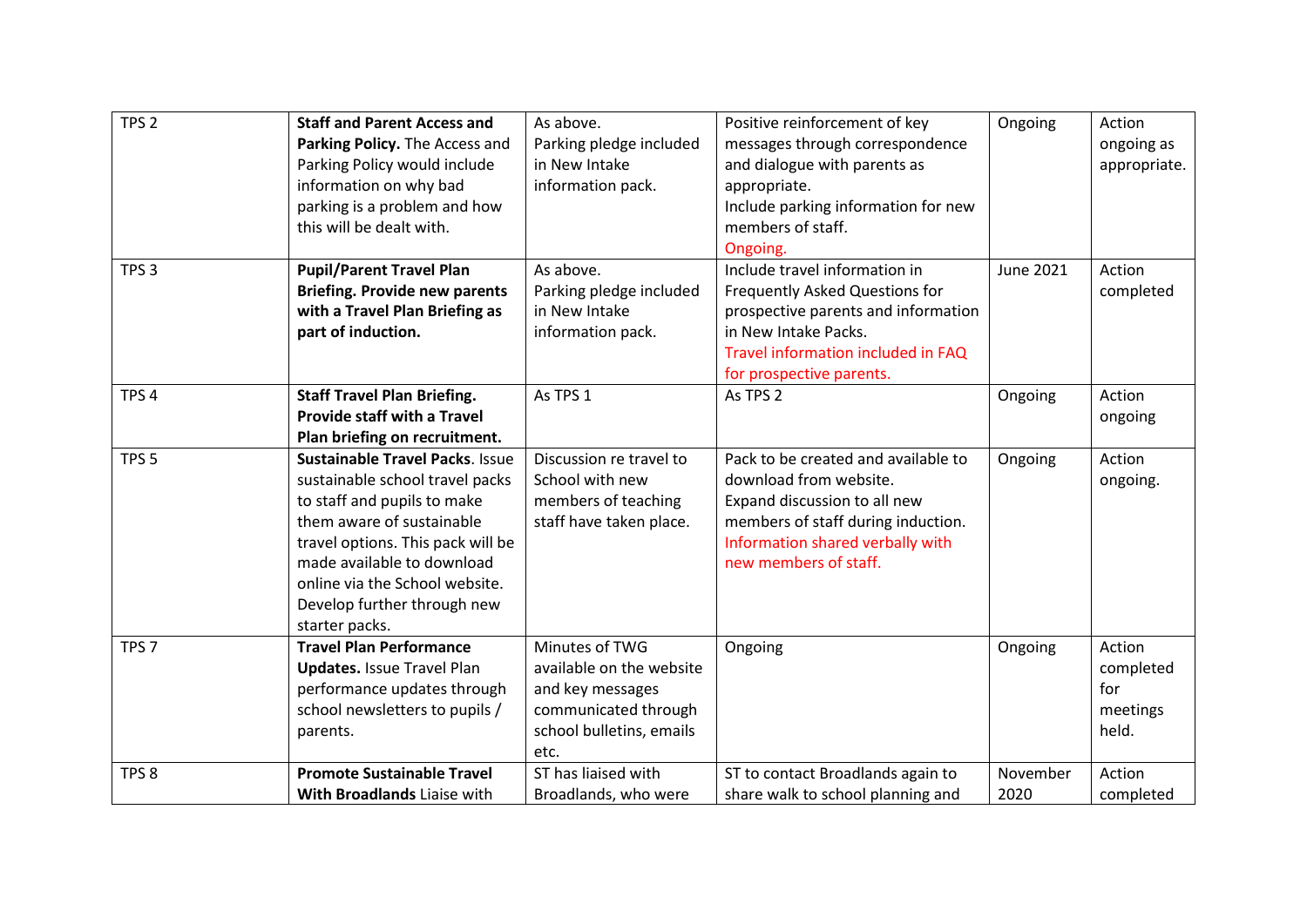|                              | Broadlands to establish good         | willing to promote        | dates, with a view to tying the two     |                   |               |
|------------------------------|--------------------------------------|---------------------------|-----------------------------------------|-------------------|---------------|
|                              | travel habits in younger             | walking to Broadlands     | settings Walk to School events          |                   |               |
|                              | children before they start           | during the same week as   | together, if possible.                  |                   |               |
|                              | School.                              | School's planned          | ST and Broadlands agreed one Walk       |                   |               |
|                              |                                      | Summer Term walk to       | to School/Pre-school week to            |                   |               |
|                              |                                      | school week. Not carried  | coincide in the Autumn Term.            |                   |               |
|                              |                                      | out due to lockdown.      |                                         |                   |               |
| <b>TPS 10</b>                | Roadside Event A roadside            | This event didn't take    | TWG to discuss the feasibility of a     | <b>June 2021</b>  | Not possible  |
|                              | event (i.e. students stood           | place due to lockdown.    | scaled down event in the Spring         |                   | due to        |
|                              | behind banner at the beginning       | A scaled down version     | Term, depending on restrictions.        |                   | COVID         |
|                              | or end of the School day) to         | may be planned for the    | Not currently feasible or desirable     |                   |               |
|                              | spread the message visually to       | Summer Term, current      | with the emphasis on social             |                   |               |
|                              | not only the School community        | restrictions permitting.  | distancing.                             |                   |               |
|                              | but also the local community.        |                           |                                         |                   |               |
| <b>TPS 12</b>                | <b>Incentivise</b>                   | Walk to School weeks,     | TWG agreed at the meeting of            | Ongoing.          | Action        |
|                              | <b>Walking/Scooting/Cycling To</b>   | Year 6 Bikeability        | 2/10/20 that the focus for this         |                   | completed     |
|                              | <b>School Recognising and</b>        | training, letter from     | academic year should be on walking      |                   |               |
|                              | rewarding children for               | Pupil Parliament have all | to school rather than scootering or     |                   |               |
|                              | walking/scooter and cycling to       | promoted this message.    | cycling. This is to avoid congestion in |                   |               |
|                              | school to help raise the profile     |                           | confined areas, preventing the          |                   |               |
|                              | of healthy, sustainable travel       |                           | mixing of bubbles and a limited         |                   |               |
|                              | and make the journey to school       |                           | storage area at some of the             |                   |               |
|                              | fun. Incentives such as stickers     |                           | entrances.                              |                   |               |
|                              | or trophies to provide positive      |                           |                                         |                   |               |
|                              | encouragement within the             |                           |                                         |                   |               |
|                              | class environment.                   |                           |                                         |                   |               |
|                              |                                      |                           |                                         |                   |               |
| <b>Additional Strategy -</b> | <b>To explore the School Streets</b> | Initial date of meeting   | ST and members of TWG to explore        | <b>Autumn</b>     | <b>Action</b> |
| discussed by TWG on          | initiative by liaising with Glos     | tbc.                      | further. Plan to be agreed as a result  | <b>Term 2020.</b> | completed     |
| 2 <sup>nd</sup> October 2020 | <b>County Council</b>                |                           | of initial meeting with relevant        |                   |               |
|                              | representatives and locally          |                           | parties.                                |                   |               |
|                              | participating school.                |                           | Members of the TWG have                 |                   |               |
|                              |                                      |                           | corresponded with Glos County           |                   |               |